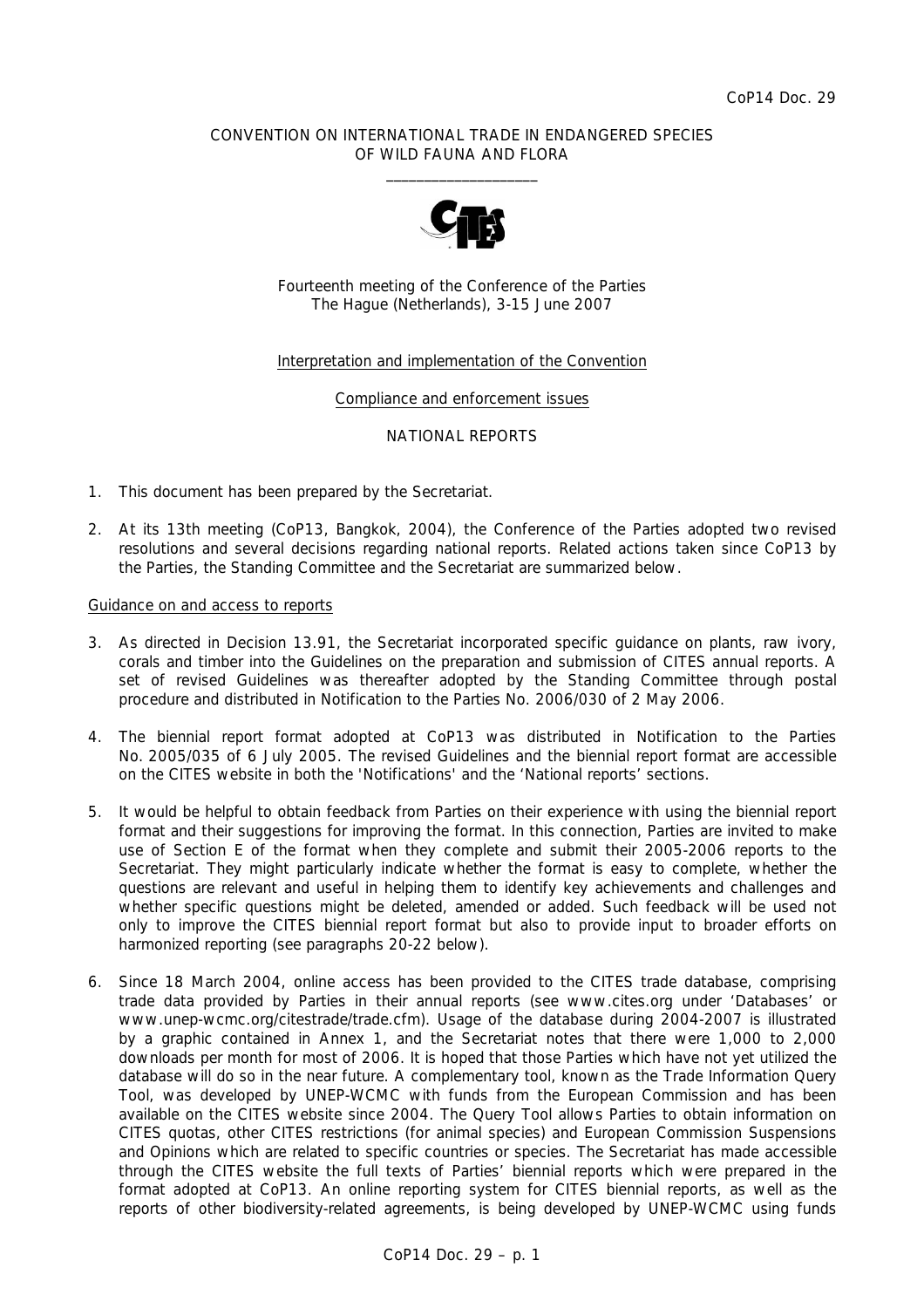available under the joint project on 'Knowledge Management for Biodiversity' (see paragraph 15 below).

## Submission

- 7. The Secretariat is pleased to report that the level of biennial report submissions has risen substantially in comparison with previous years. The increased attention paid to biennial reports in CITES meetings, as well as the adoption of a standard format, seem to have contributed to this positive development. As of 31 January 2007, 85 Parties had submitted reports and it is hoped that the remaining Parties will submit their reports shortly.
- 8. Overall submission rates for annual reports remain high, but the timeliness of submission seems to be an ongoing challenge for some Parties. The deadline for submission of the 2005 annual report was 31 October 2006, but 70 Parties had still not submitted their report by 31 January 2007. Of this number, the Secretariat's records show that 9 Parties have failed to submit reports for three consecutive years. This information will be reported at the 55th meeting of the Standing Committee (The Hague, 2 June 2007).
- 9. In accordance with Resolution Conf. 11.17 (Rev. CoP13), the Standing Committee has regularly reviewed Parties' compliance with their reporting obligations. Specifically, it determined at each of its meetings the Parties that had failed, without adequate justification, to submit annual reports for three consecutive years. It instructed the Secretariat to issue a recommendation to suspend trade with those Parties, if the missing reports were not submitted by a certain date. The Secretariat then sent an additional reminder to those Parties and when necessary also contacted them by telephone. In all cases the affected Parties submitted the missing reports, making it unnecessary to issue any new recommendations to suspend trade. Two Parties remain subject to an existing recommendation to suspend trade for the failure to submit annual reports, and the Secretariat is undertaking additional efforts to help them achieve compliance.

## Analysis and feedback

- 10. Parties are able to undertake a self-analysis of national or international annual reports by using the CITES trade database. Alternatively, they are able to send direct requests for specific types of analyses to UNEP-WCMC. Such services are not yet available for biennial reports but are planned for the future.
- 11. As stipulated in its long-term contract with the Secretariat, UNEP-WCMC is preparing global analyses of the CITES trade data which relate to selected species of parrots, primates and crocodiles as well as *Strombus gigas*. These analyses will be made available on the CITES website during the first half of 2007. Under an additional small contract, UNEP-WCMC is preparing an information document for CoP14 which will summarize and analyse the responses to a limited number of questions in the 2003-2004 biennial reports, based on those reports that were submitted by Parties by 15 December 2006.

## Reduction of the reporting burden

12. In Decision 13.90, adopted at CoP13, the Secretariat was directed to

 *identify ways to reduce the reporting burden on Parties, in the context of its ongoing efforts to consolidate the Resolutions and Decisions of the Conference of the Parties, its collaboration with UNEP-WCMC and interested Parties on the development of simple software systems and Internet-based modules and its involvement in cooperative implementation of the Environmental Management Group recommendations on the harmonization of information management and reporting, and report at the 14th meeting of the Conference of the Parties on the results of this work.* 

13. In Decision 13.92, also adopted at CoP13, the Secretariat was directed to "continue to collaborate with the secretariats of other biodiversity-related conventions in order to ensure the harmonization of information management and reporting".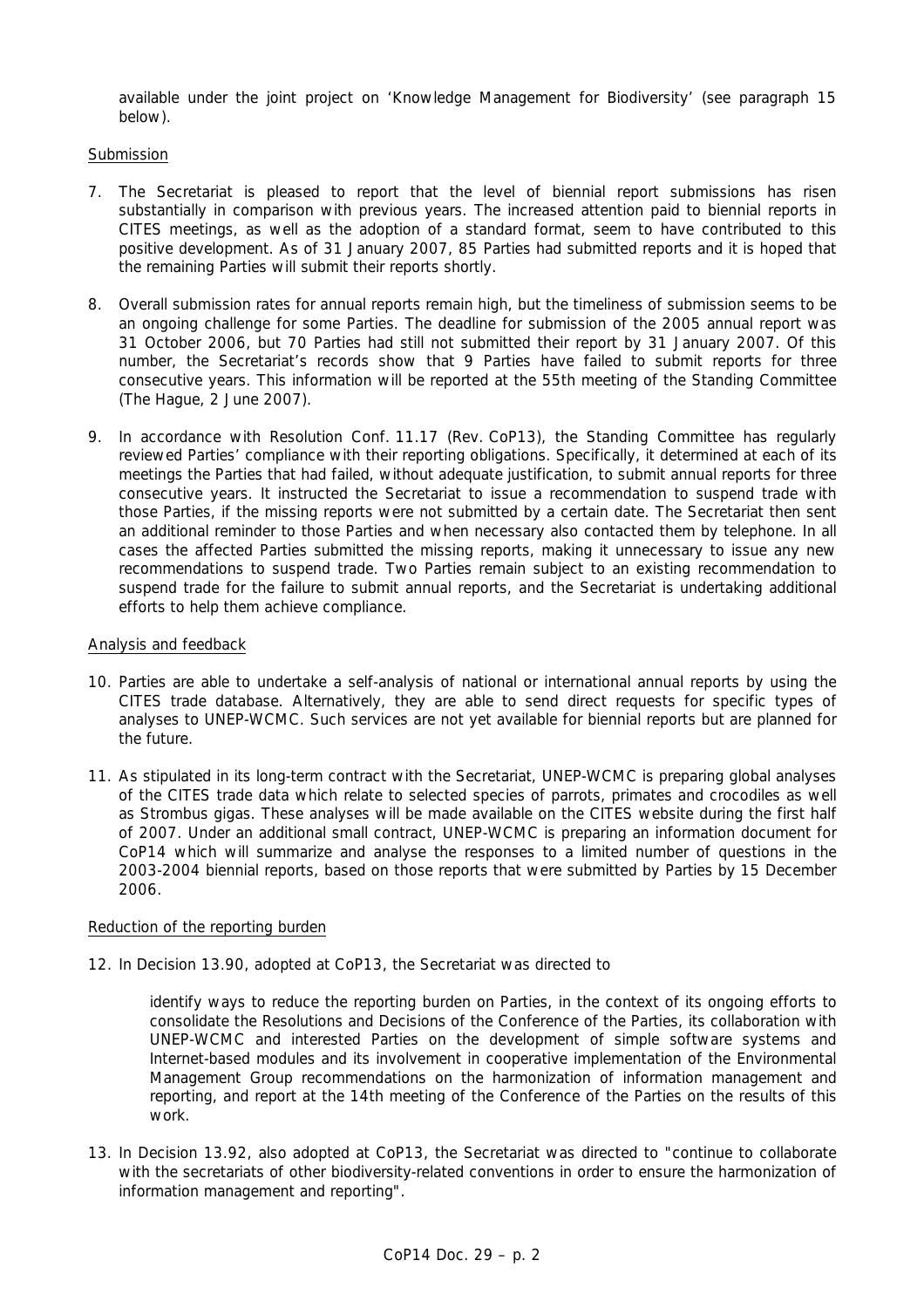## *Simple software systems and Internet-based modules*

- 14. The possibility of the Secretariat contracting UNEP-WCMC to develop simple software systems that would facilitate permit issuance and reporting has been constrained by funds. Nevertheless, funds provided by the European Commission allowed UNEP-WCMC to develop a database concerning trade in sturgeon specimens, in accordance with Decisions 13.44 to 13.47 (see document CoP14 Doc. 60.1). In addition, external funding provided to the Secretariat by the United Kingdom of Great Britain and Northern Ireland allowed certain activities to be undertaken on electronic permitting, in accordance with Decisions 13.69 and 13.70. Related work has been undertaken by the Standing Committee Working Group on Electronic permitting (see document CoP14 Doc. 40).
- 15. Better information management systems can facilitate the generation of reports. Within the context of biodiversity-related information, UNEP's Division of Environmental Law and Conventions has provided funding and oversight for the initiation of a joint project on 'Knowledge Management for Biodiversity' which will be implemented by UNEP-WCMC and which will involve CITES, the Convention on the Conservation of Migratory Species of Wild Animals, the Convention on Biological Diversity and the Ramsar Convention on Wetlands. 'Knowledge management' is a term coined to describe a new, more strategic approach to information resources. The project was originally conceived and developed by the CITES Secretariat for submission to UNEP/DELC for funding consideration. A workshop was held during June 2006 in Cambridge to discuss the project, and the resulting report was provided at the 54th meeting of the Standing Committee held in Geneva during October 2006 (document SC54 Inf. 2). The report shows that a harmonized information base should be established by May 2007, which focuses on the following four categories of information: lists of Parties; national focal points; strategic plans; and Decisions and Resolutions. Such efforts may ultimately contribute to the development of a sort of 'core' report for biodiversity-related conventions.
- 16. In the future, it is expected that the project would link with similar efforts throughout the United Nations system and beyond (e.g. knowledge management projects among the chemical and waste conventions and the Rio conventions, the UNEP-facilitated project on Issues-Based Modules for the Coherent Implementation of Biodiversity Conventions and the work of the United Nations Environmental Management Group). Under the Issues-Based modules project, decisions taken by different convention bodies on the same issue were 'mapped'. CITES decisions featured primarily in the mapping of decisions related to the issue of sustainable use and detailed information is available at www.svs-unepibmdb.net. Feedback from countries on the outcomes of the project has generally been positive, and governments have observed that the project should assist them in improving both the coherence and the streamlining of future decisions. Experience gained under the project could also lead to the development of more efficient and effective thematic reporting under biodiversityrelated conventions.

### *Consolidation and revision of Resolutions*

17. As a result of the decisions adopted at CoP13, three reporting requirements under species-specific Resolutions were incorporated into the annual and biennial reports (i.e. those related to vicuña, tortoises and freshwater turtles and saiga antelope). Another reporting requirement, related to rhinoceroses, was transformed into an information-gathering process facilitated by IUCN. This process has resulted in a recommendation at this meeting to retain special reporting, through IUCN, to each meeting of the Conference of the Parties (see document CoP14 Doc. 54). The list of reporting requirements under the Convention, compiled by the Standing Committee's Working Group on Reporting Requirements and provided in Annex 4 to document CoP13 Doc. 18, showed that there were over 20 such reporting requirements. This meeting offers Parties, pursuant to Resolution Conf. 4.6 (Rev. CoP13), another opportunity to consider whether information which they agree should be gathered 'could be sought via the annual or biennial report or, if a special report is needed', and to 'generally ensure that the reporting burden is kept to a minimum'. In this connection, Switzerland has suggested in document CoP14 Doc. 30 that the Secretariat investigate the need and identify options for limiting or simplifying reporting on trade in artificially propagated plants. For its part, the Secretariat has suggested that additional special reports on Asian big cats should be avoided because they are of questionable utility (see document CoP14 Doc. 52). It has also suggested that special reporting requirements for tortoises and freshwater turtles might be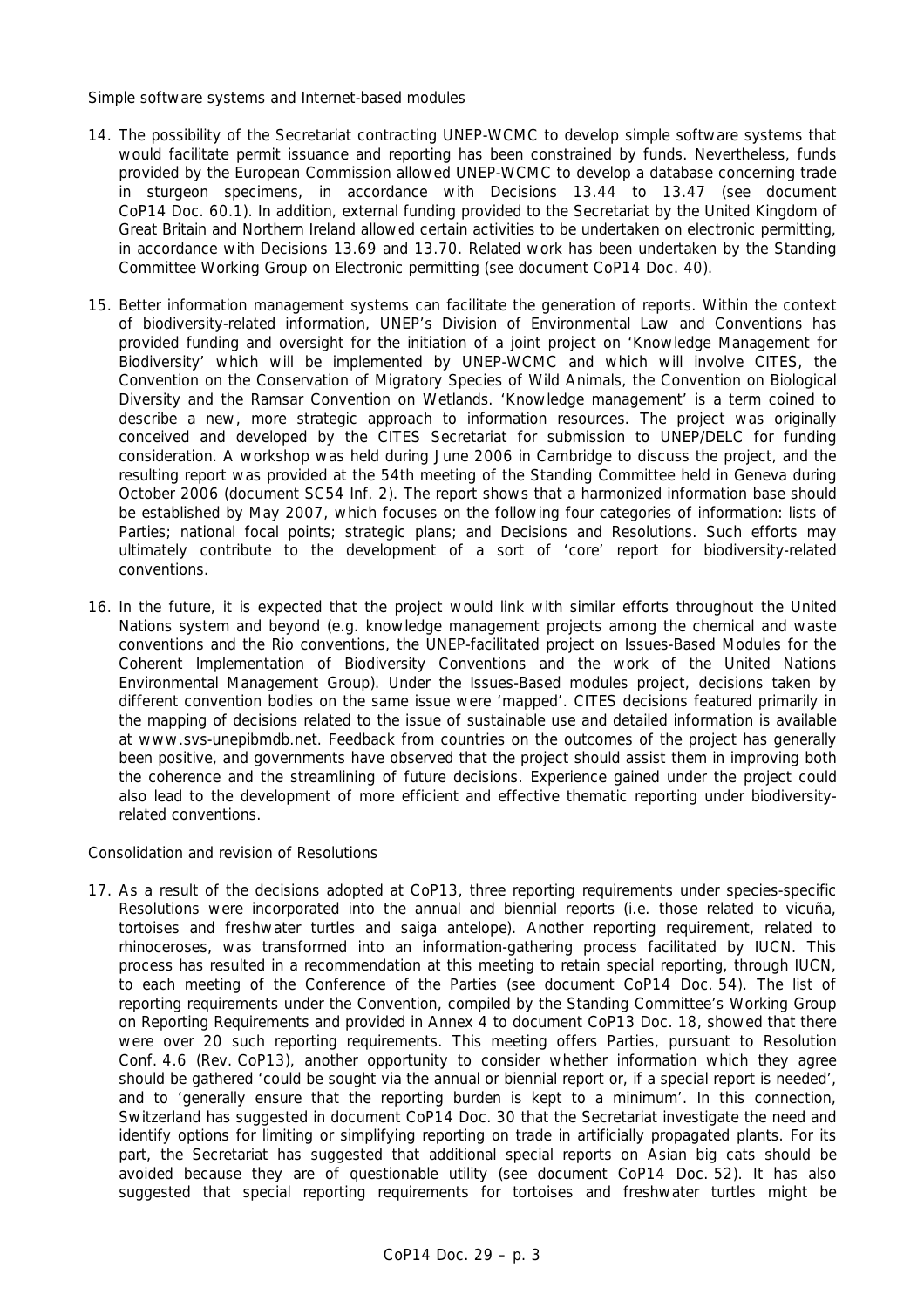warranted, perhaps only for certain Parties or for a certain period, if Parties find them useful (see document CoP14 Doc. 57). The Secretariat has commented that special reporting requirements related to sharks, which are recommended by the Animals Committee in document CoP14 Doc. 59.1, might be simplified or reduced. It has suggested that relevant details from wildlife trade policy reviews which are undertaken by Parties, or their experience with any of the policy measures currently described in paragraph a) of Decision 13.74, be included in their biennial reports (see document CoP14 Doc. 15). It has suggested as well that Parties include in their biennial reports any incentive measures for implementation of the Convention that they have adopted and used (see document CoP14 Doc. 32).

- 18. After CoP13, the IUCN/SSC Crocodile Specialist Group (CSG) conducted a review of crocodile ranching programmes and reported the results at the 22nd meeting of the Animals Committee (AC22, Lima, July 2006). In early 2006, the Secretariat reminded affected Parties about the special reports required under Resolution Conf. 11.16 on Ranching and trade in specimens transferred from Appendix I to Appendix II. Reports received in response to the Secretariat's reminder were placed on the CITES website. The results of the IUCN/SSC/CSG review, which showed that such reporting was unnecessarily burdensome and that Parties did not report regularly, and the Secretariat's efforts to obtain additional reports were presented at the 54th meeting of the Standing Committee (SC54, Geneva, October 2006). In its report (document SC54 Doc. 32), the Secretariat noted that it was agreed at AC22 that the annual reports required in relation to ranching operations should be reduced and simplified. This proposal is contained in document CoP14 Doc. 21.
- 19. It would be useful for the Parties to authorize the Standing Committee, with the assistance of the Secretariat and UNEP-WCMC, to undertake an overall review of special reporting requirements under the Convention after CoP14 and to assess whether they have been or might be effectively incorporated into the annual and biennial reports. In particular, the biennial report format is not currently designed to include species-specific information (e.g. on tortoises and freshwater turtles or ranching operations) and may need to be revised to achieve this purpose (see document CoP14 Doc. 57). Such a revision seems worthwhile as the biennial report could prove to be quite valuable in collecting special information of various kinds on a regular basis. Another helpful approach to special reporting requirements involves the dedicated collection of information by expert groups, where necessary. Some species-specific reports have been compiled and analysed by external organizations and experts, for instance on rhinoceroses (IUCN and TRAFFIC), elephant ivory (TRAFFIC) and the saiga antelope (CMS/IUCN). This approach seems to have worked well, and it could be useful for one or more of these organizations to participate in any review of special reporting requirements. The results of such a review could assist preparations for and decisionmaking at CoP15. They should also enable the CITES Secretariat to provide a more substantial contribution to ongoing efforts to harmonize reporting across the various biodiversity-related conventions.

### *Harmonized reporting*

- 20. The harmonization of reporting has been identified within studies undertaken by members of the United Nations, the United Nations Secretariat and the United Nations Joint Inspection Unit as a potential tool for improving environmental governance. There are still significant challenges to making progress on this global objective, not least because of the different reporting cycles and the specialized nature of certain information, but useful analogous experience has been identified in the forestry and human–rights sectors. The development of a common 'core' report supplemented by special reports as well as thematic reporting and on-line reporting systems seem particularly promising as means to achieve less burdensome reporting. Work on the harmonized information base described in paragraph 15 above should facilitate harmonized reporting as well.
- 21. Under the joint project on Knowledge Management for Biodiversity mentioned in paragraph 15 above, UNEP-WCMC prepared a review of the national reporting systems of the five global biodiversity-related conventions. The Secretariat provided comments on this review and participated in a related workshop on harmonization of reporting, which was held in the context of the Knowledge Management meeting convened in Cambridge during June 2006. The workshop report was provided as document SC54 Inf. 1 at SC54. Funds for ongoing work, including implementation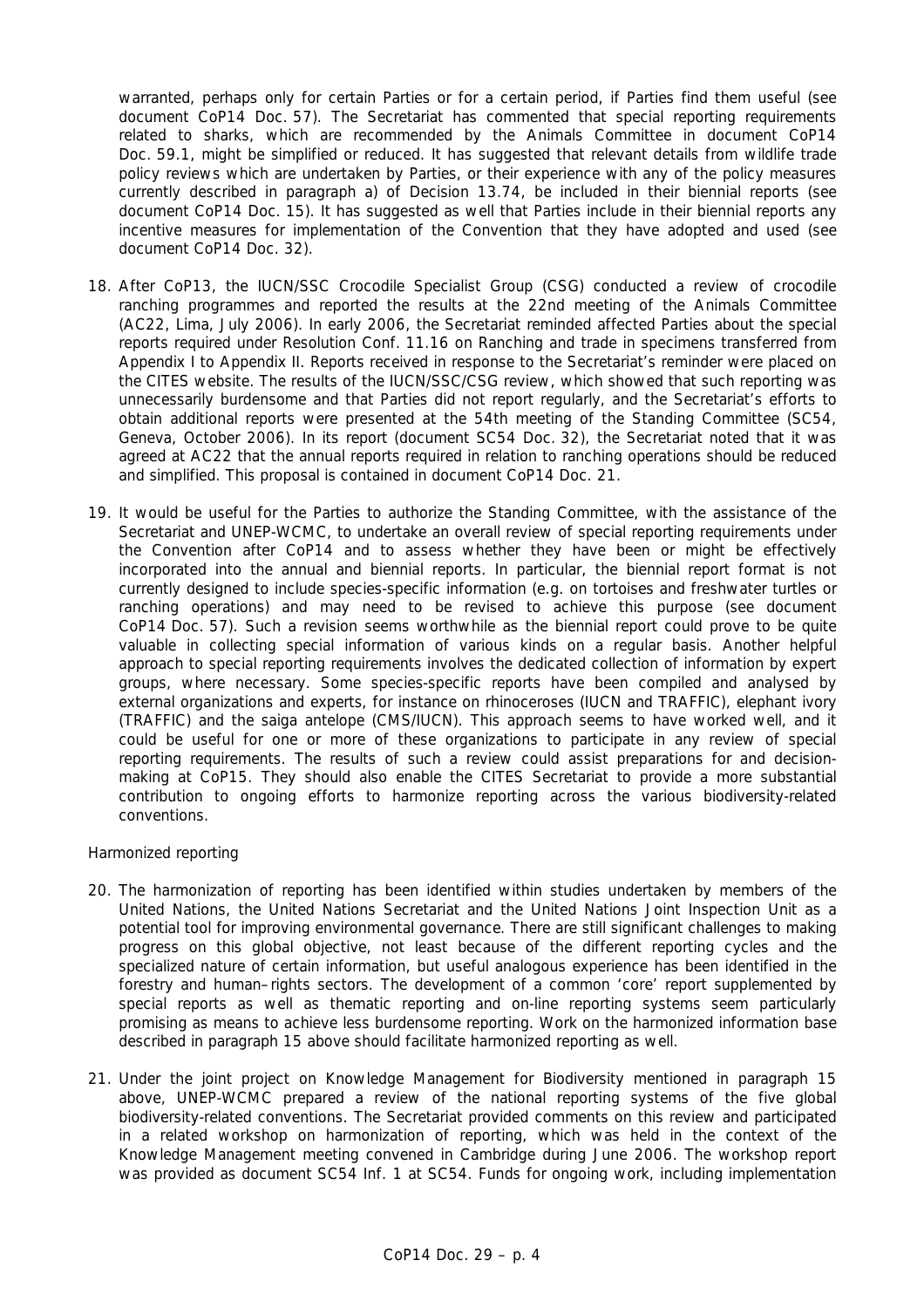of the workshop's recommendations, will be provided under a broader UNEP project on strengthening the capacity of developing countries to implement multilateral environmental agreements.

22. As the activities envisaged under Decisions 13.90 and 13.92 have not been fully implemented and related work is continuing, Parties may wish to adopt a decision which extends the Secretariat's mandate for undertaking those activities and adjusts it to reflect new developments.

### Recommendations

- 23. The Secretariat recommends that the Conference of Parties adopt the draft decisions contained in Annex 2 to this document.
- 24. If the Conference of the Parties follows the Secretariat's recommendations, there will be financial implications in the amount of USD10,000 for Secretariat personnel to participate in two meetings on harmonized reporting which may be organized outside Geneva. Costs associated with Secretariat support to the Standing Committee and related reporting for CoP15, as well as any UNEP-WCMC assistance provided under its general contract with the Secretariat, are included in the costed programme of work.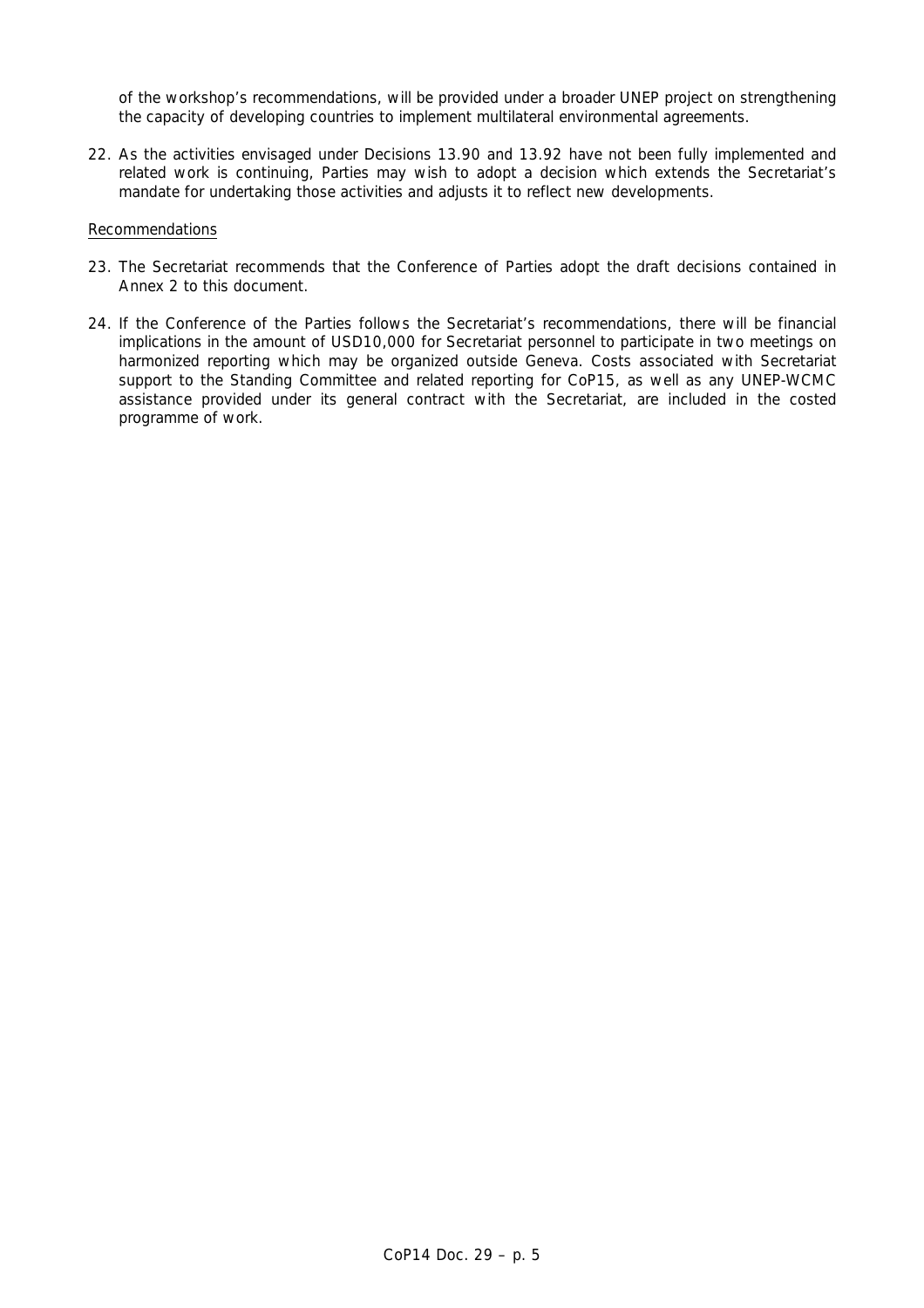

### **Downloads from the CITES Trade Database during 2004-2007**